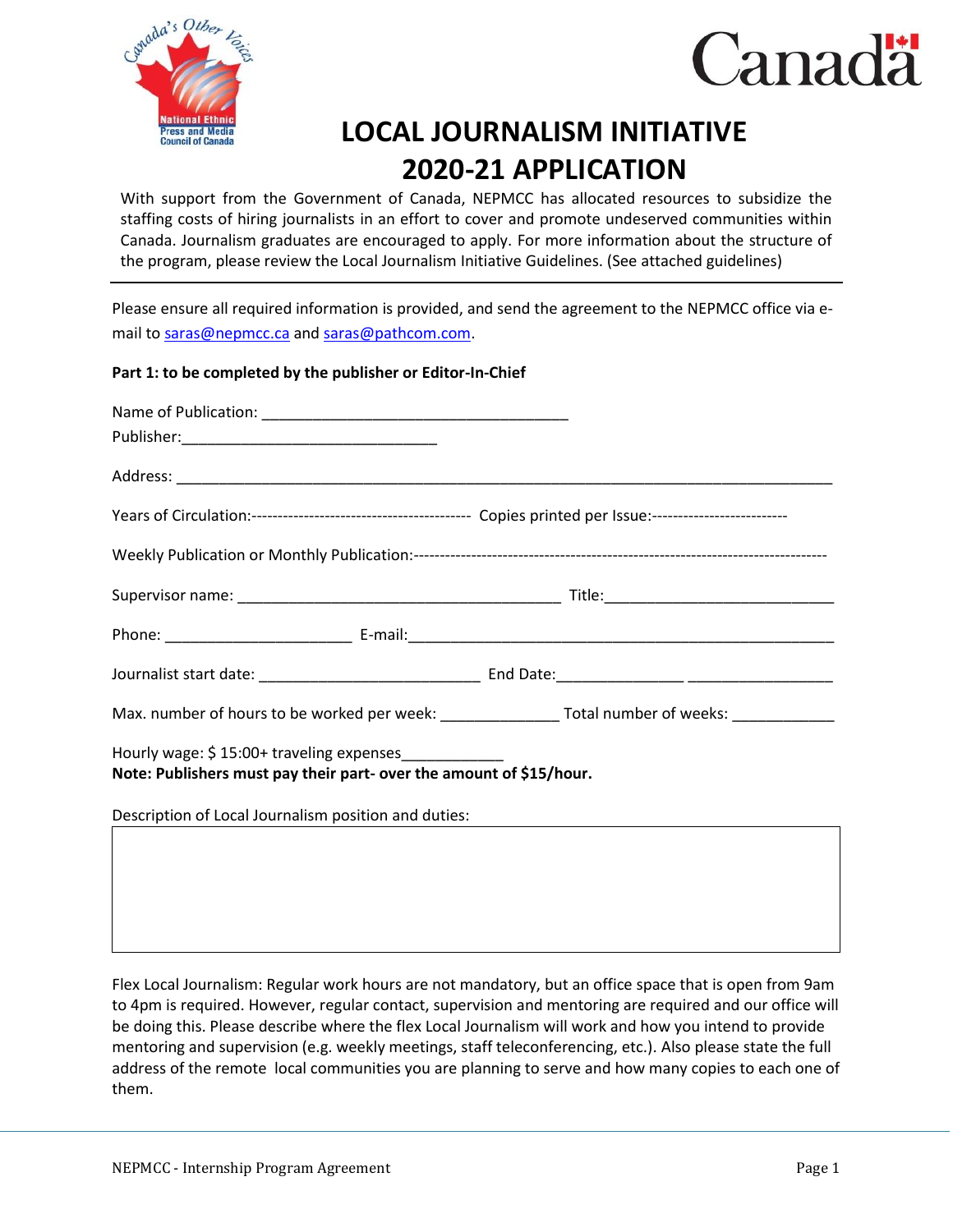## **Part 2: to be completed by the Journalist AFTER APPROVAL TO THE PROGRAM**

| Post-secondary institute: (Please provide a confirmation of enrolment or a certificate of graduation with                                                                                                                                                                                                              |  |  |
|------------------------------------------------------------------------------------------------------------------------------------------------------------------------------------------------------------------------------------------------------------------------------------------------------------------------|--|--|
|                                                                                                                                                                                                                                                                                                                        |  |  |
|                                                                                                                                                                                                                                                                                                                        |  |  |
| Briefly outline your reasons for seeking this position. This paragraph should include, but is not limited to,<br>the following: What specific skills do you expect to gain and how can your supervisor best support you in<br>this goal? Why do you want to work in the magazine industry? Why this particular outlet? |  |  |
|                                                                                                                                                                                                                                                                                                                        |  |  |
|                                                                                                                                                                                                                                                                                                                        |  |  |
|                                                                                                                                                                                                                                                                                                                        |  |  |
|                                                                                                                                                                                                                                                                                                                        |  |  |
|                                                                                                                                                                                                                                                                                                                        |  |  |

| Supervisors agree to:                   | Journalist agree to:                              |  |
|-----------------------------------------|---------------------------------------------------|--|
| Provide mentorship / supervision to the | Email monthly timesheets to                       |  |
| Journalist.                             | saras@pathcom.com                                 |  |
| Compensate at no less than minimum      | within one week of the last day of the            |  |
| wage (\$15).                            | month.                                            |  |
| Authorize the timesheet each month.     | Complete and submit an evaluation                 |  |
| Complete and submit an evaluation       | form at the end of the term.                      |  |
| form at the end of each month together  |                                                   |  |
| with the invoice of the publication.    | The NEPMCC reserves the right to visit the office |  |
| Outline how the Journalist will receive | of the publication at any time to ensure that the |  |
| mentoring and supervision.              | journalist is being used effectively.             |  |
|                                         |                                                   |  |